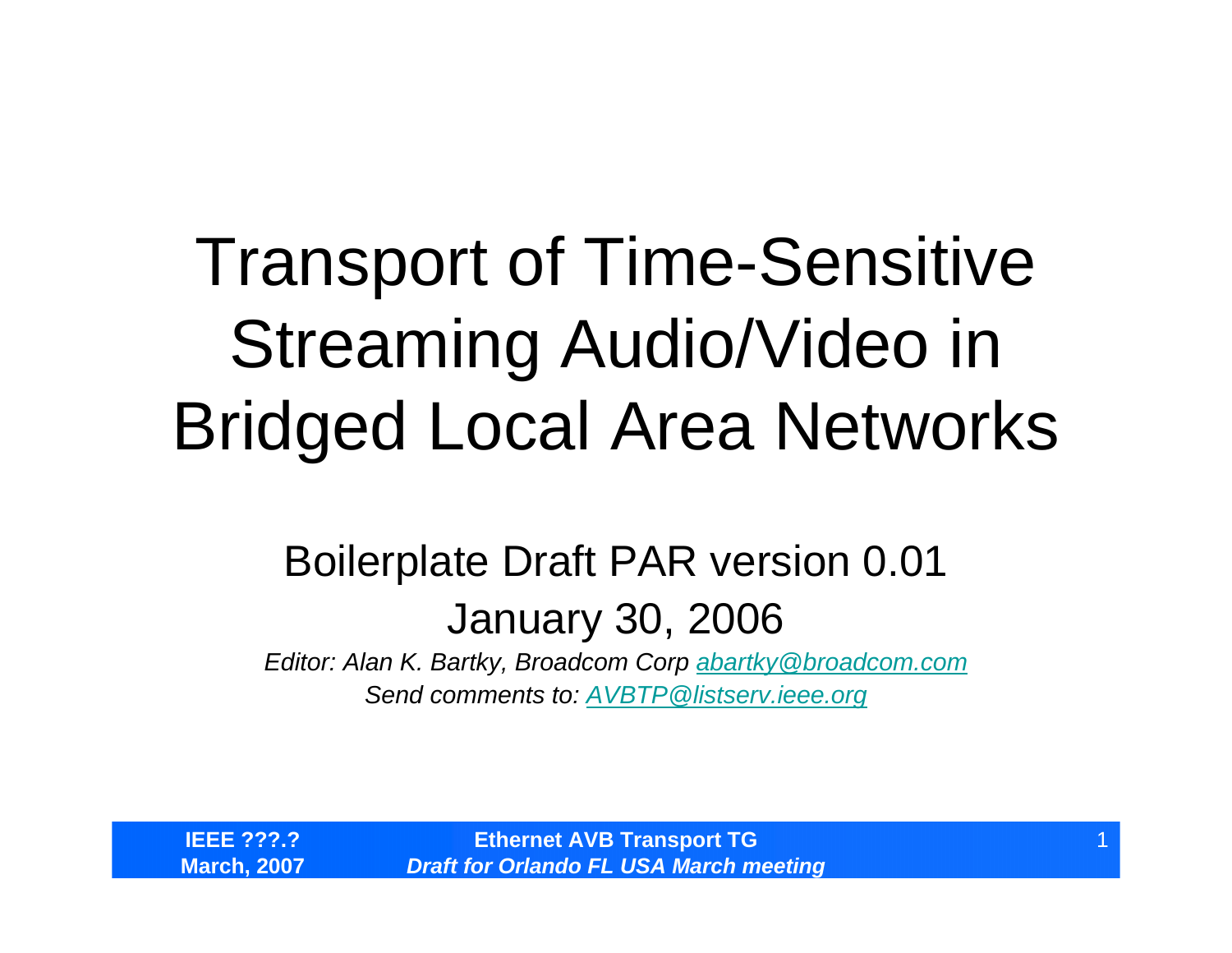# Title (4)

**Draft:** IEEE Standard for Local and Metropolitan Area Networks – Transport and Application Layer Interface for Time-Sensitive Audio/Video Streaming Applications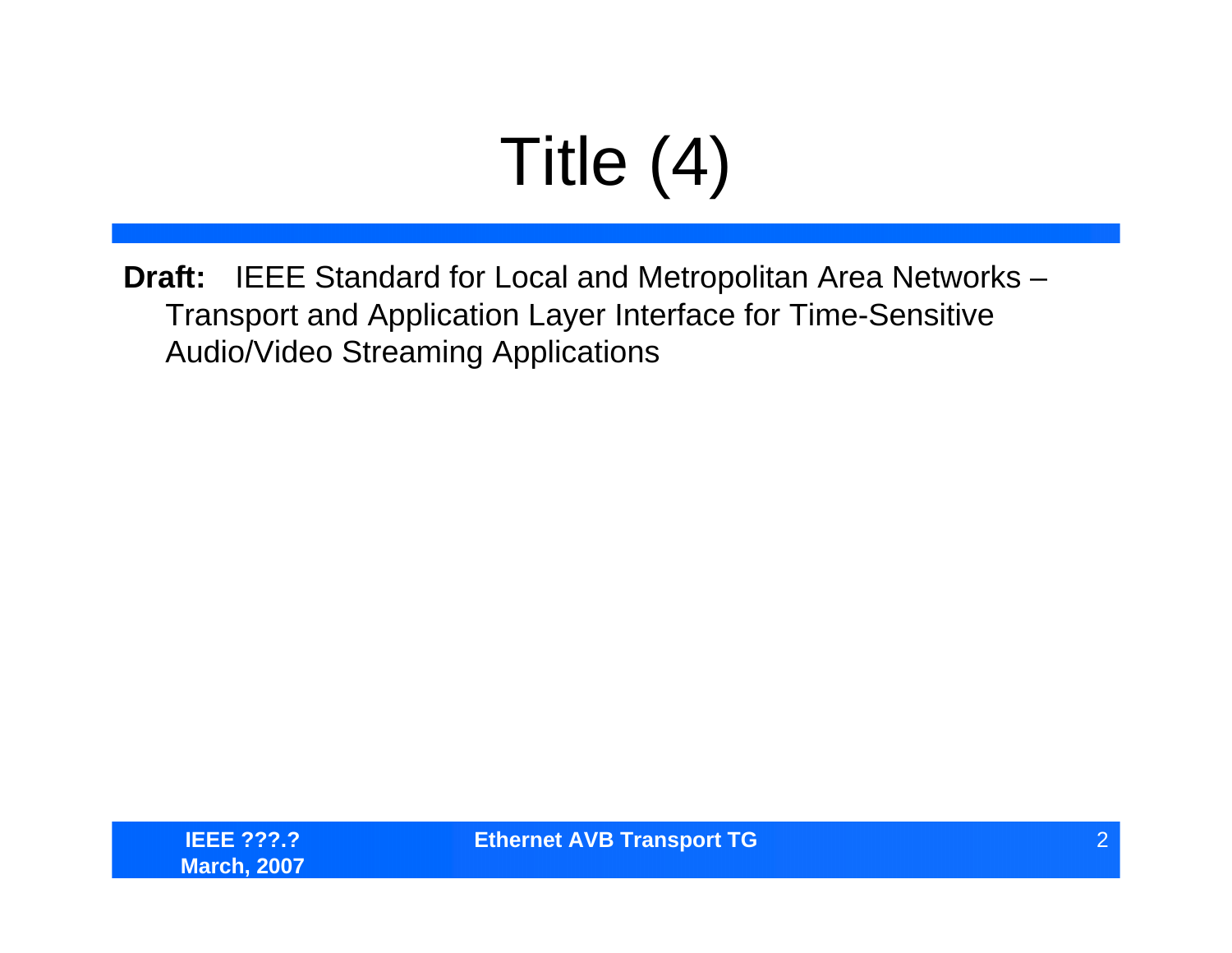## PAR Scope (13)

- This standard specifies the protocol, data encapsulations and procedures used to ensure that audio and video based end stations can communicate and interoperate using standard lower layer networking services that meet the requirements for time sensitive applications.
- For operation using Ethernet Layer 2 services, it specifies the use of 802.1AS, 802.1Qat, 802.1Qav.
- For operation using Internet Protocol Layer 3 services, it specifies the use of RTP, UDP and IP.
- Operations of other lower layer protocols will not be precluded, but they will be beyond the initial scope of this standard.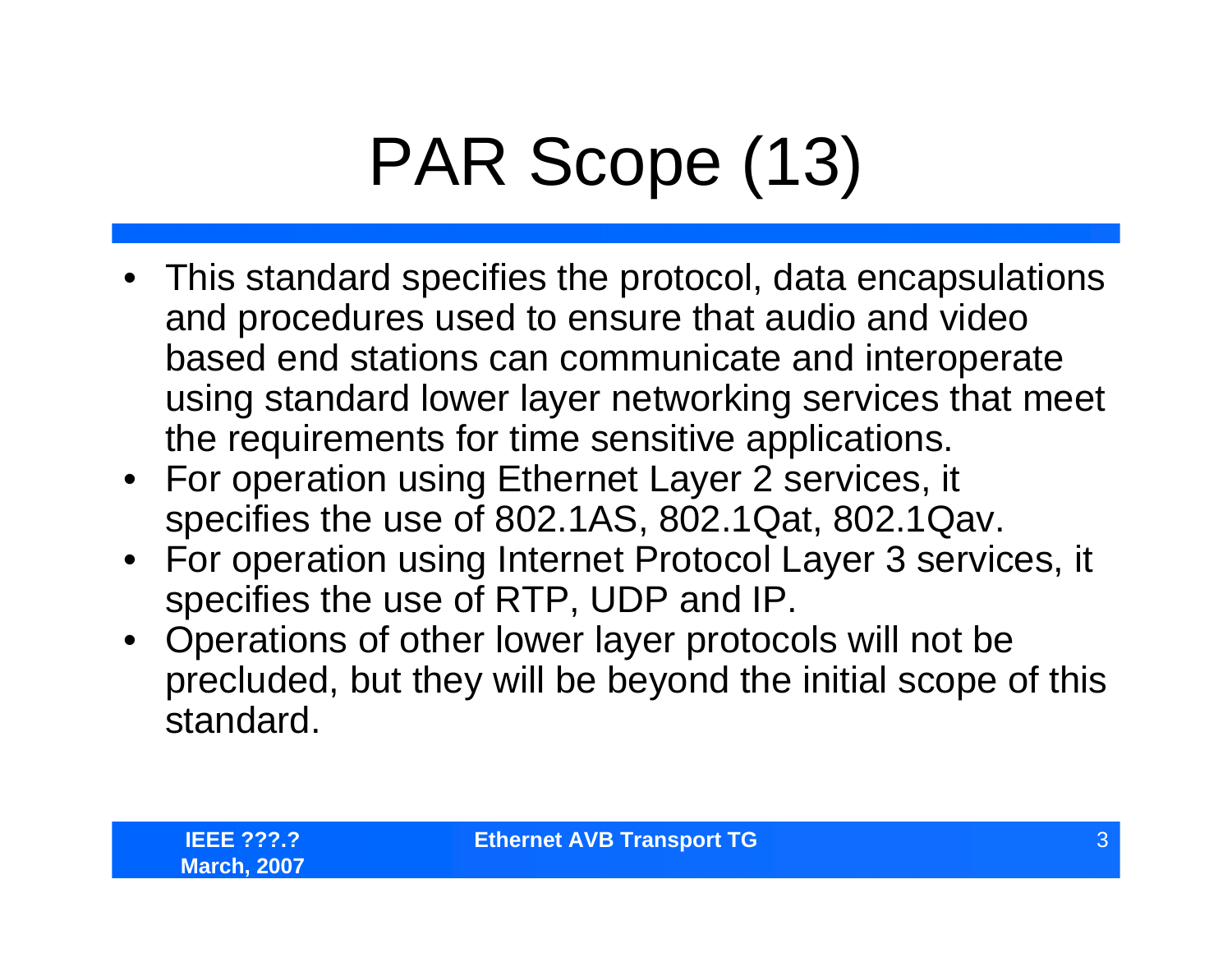## PAR Scope (13)

Is the completion of this document contingent upon the completion of another document?

• This standard is not contingent on the completion of any other documents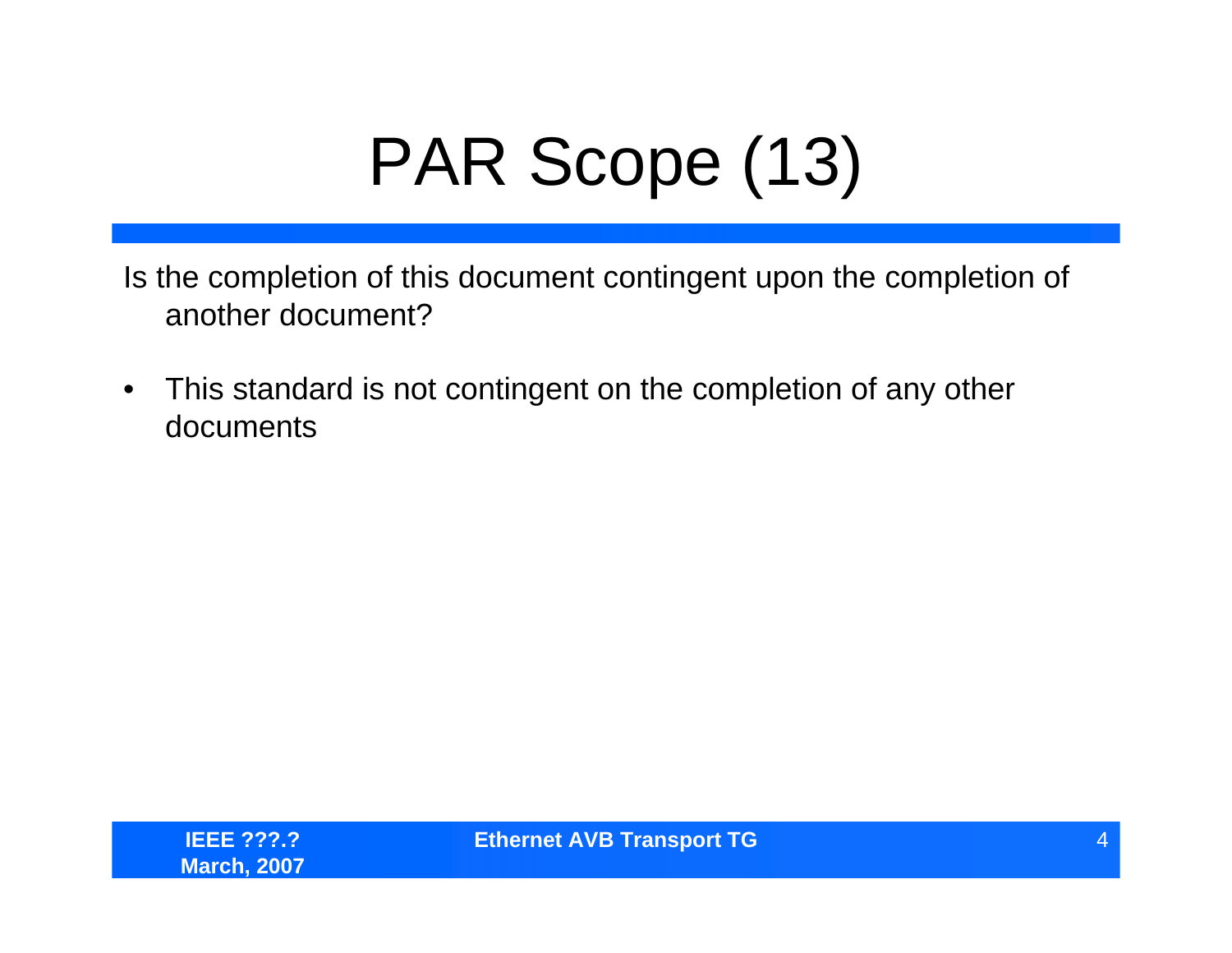### PAR Purpose (14)

• This standard enables stations attached to bridged LANs that meet the respective jitter, wander, and time synchronization requirements for time-sensitive applications to communicate and interoperate for audio and video streams using a common packet format and similar abstracted stream setup, control and teardown protocols.

.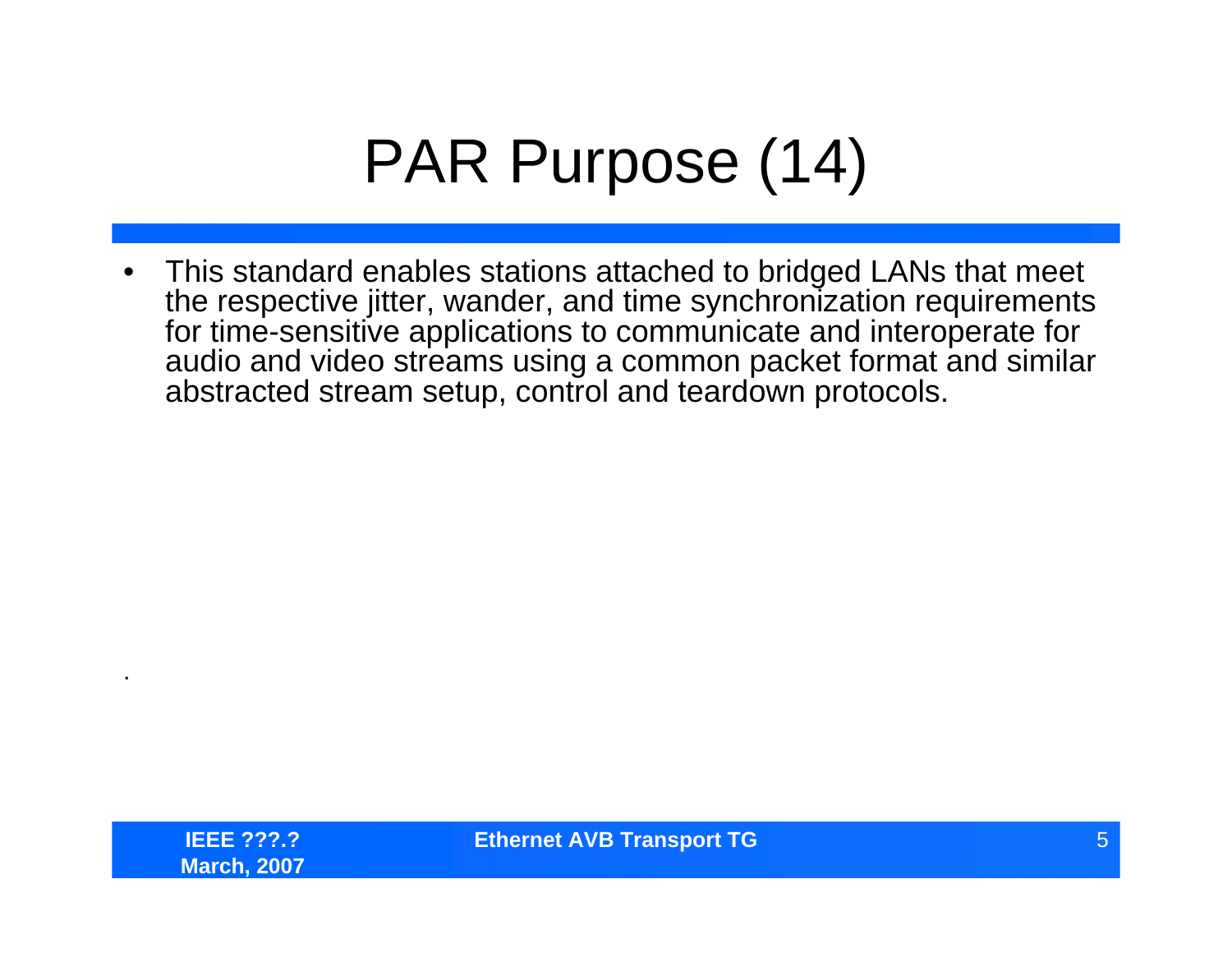### PAR Reason (15)

- • A great deal of work and effort of late has been applied to the development and specification of 802 based networks that provide networking services for real time applications. To further the work and to provide maximum interoperability of real-time audio and video streaming applications, additional protocol definition is needed above layer 2
- $\bullet$  Unfortunately for end stations wishing to provide real time audio and video applications, there are numerous protocol mechanisms and formats often based on specifics of the lower level network protocol specifics.
- • For IEEE 1394 bus based networks, a working implementation exists today that meets most of the needs for real-time audio and video streams and that is embodied in the IEC 61883 series standards.
- $\bullet$  Unfortunately for both IEEE 802 and IETF Internet Protocol technologies, the IEC 61883 series of standards uses in both its mechanisms and formats specific low level services and functions in IEEE 1394 that are different and/or not provided by IEEE 802 or IETF Internet Protocol.
- $\bullet$  With all of the above, the reason for a new standard is to provide a more common set of protocol encapsulations and mechanisms by starting with 61883 type of protocol encapsulations and mechanisms and modifying them to accommodate alternate lower layer protocols besides IEEE 1394.